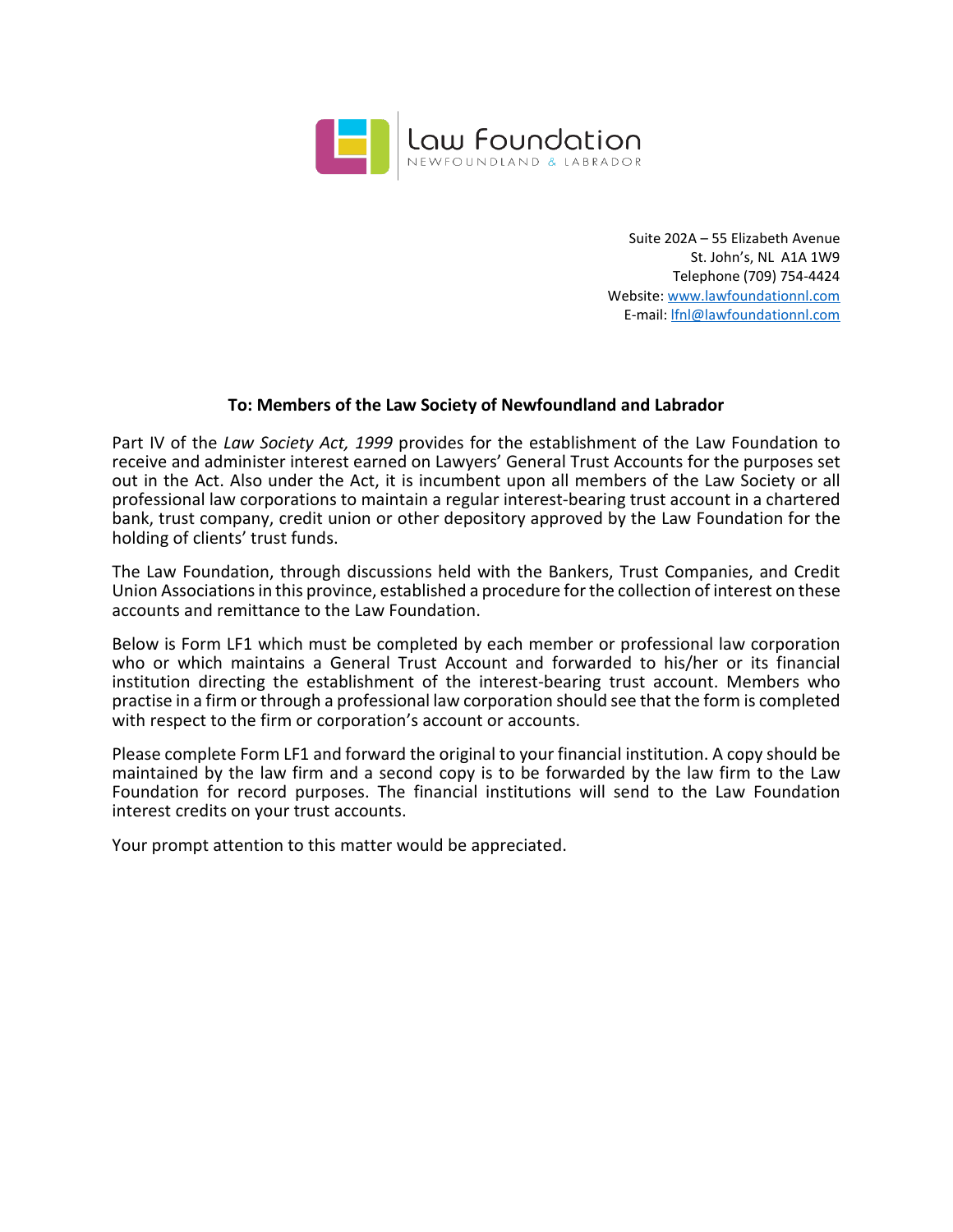## **Form LF1**

## **Law Foundation of Newfoundland and Labrador**

## **Lawyer's or Professional Law Corporation's Letter to Bank, Trust Company, Credit Union, or other Depository approved by the Law Foundation.**

To the Manager:

Name of Chartered Bank, Registered Trust Company, Credit Union or another approved depository.

Branch

Address

**RE: Account Number (s)**

Section 69 of the *Law Society Act, 1999* and the regulations made thereunder requires that in respect of my (our) above noted account, which is a general trust account:

- 1. An amount be computed by applying to the average balance therein the rate of interest approved from time to time by the Board of Governors of the Law Foundation of Newfoundland and Labrador (the Foundation). The Foundation has approved a rate not less than that paid from time to time by the chartered banks on chequing/savings accounts.
- 2. As soon as feasible after the end of April and in each year the amount so computed for the six calendar months immediately preceding, less all service charges, if any, during such period in respect of the account, be remitted to the Main Branch of your financial institution in St. John's, Newfoundland and Labrador. In the case of interest earned on a lawyer's or a professional law corporation's general trust account at a trust company, credit union or other depository approved by the Law Foundation, the interest should be remitted by mail directly to the Foundation.